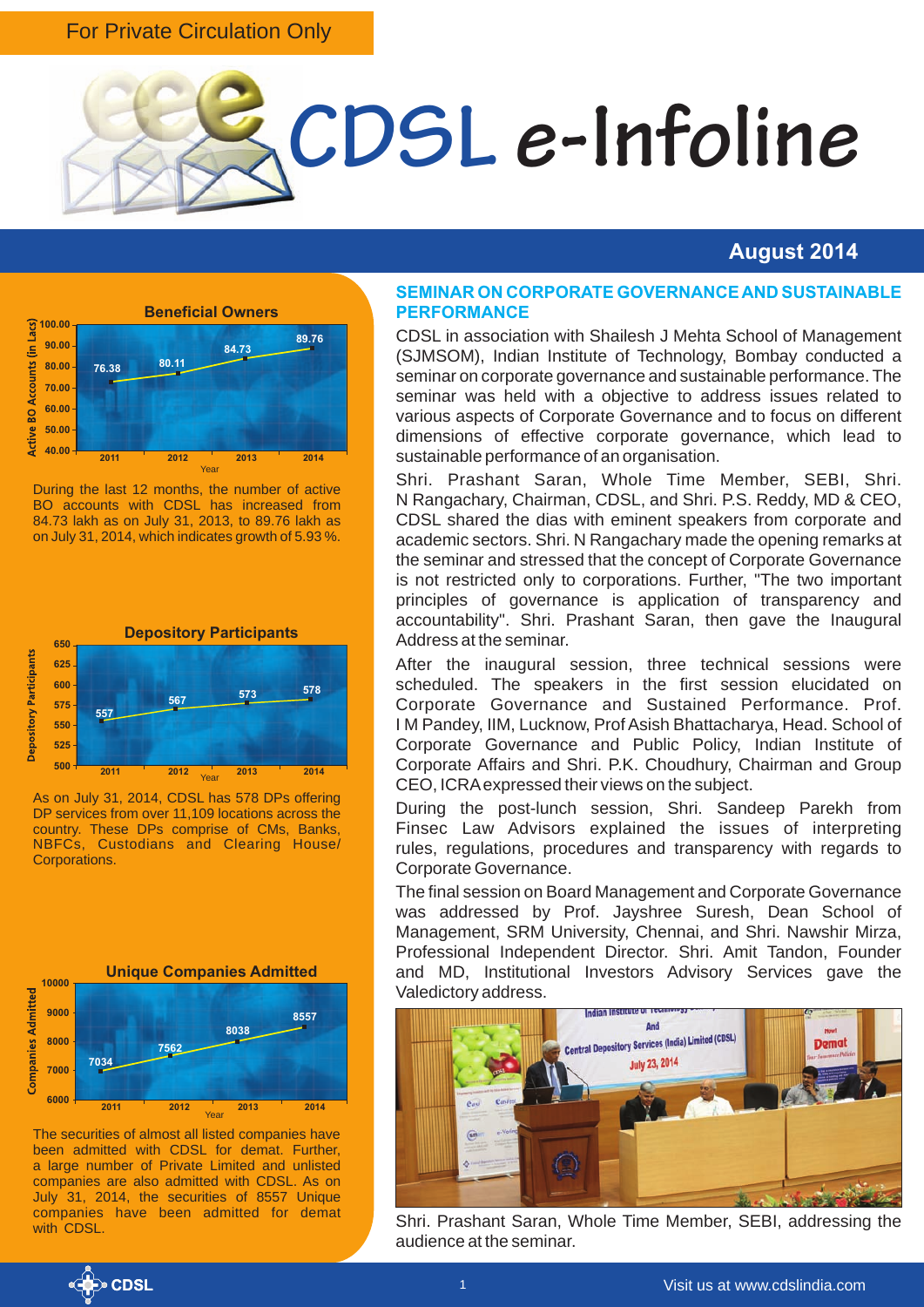### Dignitaries addressing the audience at the seminar.



Shri. N Rangachary, Chairman, CDSL. Shri. P.S. Reddy, MD &CEO, CDSL.





Shri. P.K. Choudhury, Chairman and Group CEO, ICRA



Shri. Sandeep Parekh, Founder, Finsec Law Advisors



Shri. Nawshir Mirza, Professional Independent Director



Shri. Amit Tandon, Founder and MD, Institutional Investors Advisory Services

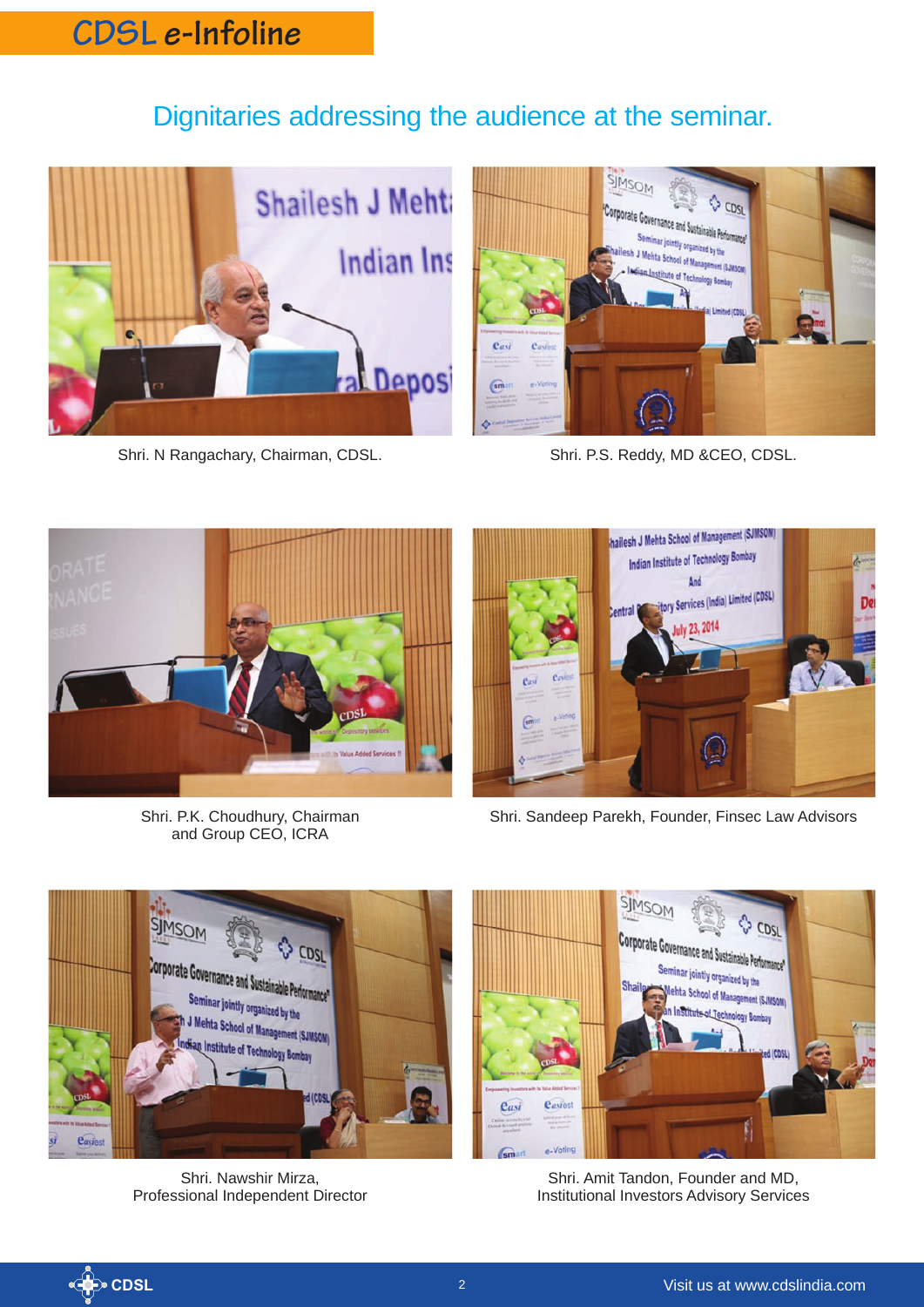### Dignitaries addressing the audience at the seminar.



Prof. S. Bhargava, Head, Shailesh J Mehta School of Management (SJMSOM), Indian Institute of Technology, Bombay



Prof. I M Pandey, IIM, Lucknow.







Prof Asish Bhattacharya, Head. School of Corporate Governance and Public Policy, Indian Institute of Corporate Affairs



Prof. K. P. Kaliappan, Associate Dean (R&D), IIT Bombay



An enthusiastic seminar participant asking question to one of the speaker.

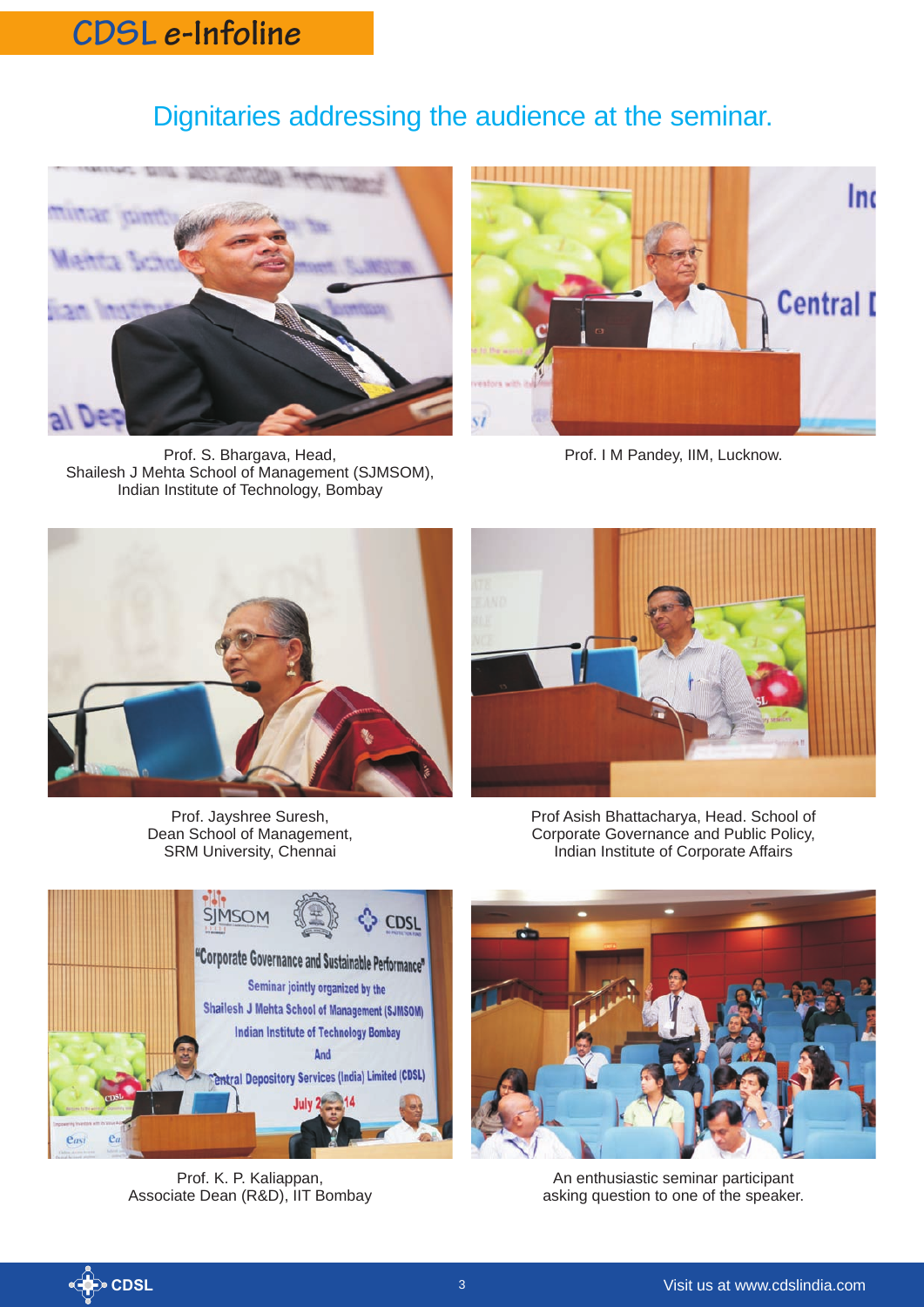#### **TRUST - TRANSACTIONS USING SECURED TEXTING FOR CDSL DEMAT ACCOUNT HOLDERS**

CDSL, vide Communiqué no. CDSL/NP/DP/POLCY/3842 dated August 02, 2013 had informed about the introduction of a facility called 'TRUST' (TRansactions Using Secured Texting), for submitting pay-in instructions using SMS. By using TRUST, Beneficial Owners (BOs) can send a confirmation by SMS to execute pay in instruction from their demat account.

CDSL is pleased to inform that the TRUST facility is now available through GPRS. The GPRS version of TRUST has been released and BOs can submit their Pay-in instructions by accessing URL [https://trust.cdslindia.com.](https://trust.cdslindia.com/) Existing users may continue to use the TRUST facility either by using the SMS based or GPRS based application.

The details of mobile devices with the applicable versions for TRUST are given below:

| Sr. No. | <b>Mobile Device</b>                        | <b>Trust through SMS based</b><br>(Android application)       |
|---------|---------------------------------------------|---------------------------------------------------------------|
|         | Any Android mobile                          | Version above 2.1                                             |
|         |                                             |                                                               |
| Sr. No. | <b>Mobile Device</b>                        | <b>GPRS based versions</b>                                    |
|         | Any Android mobile                          | Any android mobile with data<br>connection                    |
|         | iPhone 4S and above<br>with data connection | With data connection support                                  |
| 3       | Windows Nokia Lumia                         | With data connection support                                  |
|         | <b>Blackberry</b>                           | Any version that support html<br>browser with data Connection |

To view the user manual for TRUST, kindly refer to CDSL <u>communiqué no. 4587,</u> dated July 18, 2014.

#### **DISCONTINUATION OF INTER--DEPOSITORY TRANSACTIONS (IDT) ON TRADING HOLIDAYS**

CDSL,vide its communiqué no. CDSL/OPS/DP/SETTL/4379, dated April 11, 2014, had informed that with effect from May 01, 2014, IDT between depositories will not be available on Trading holidays. Beneficial Owners must ensure that the execution date entered in the Delivery Instruction Slip (DIS) is not a trading holiday as such instructions will be rejected. DPs can enter future dated IDT transactions on a trading holiday. The list of forthcoming trading holidays for the calendar year 2014 has been provided by CDSL in its communiqué number [CDSL/OPS/DP/SETTL/4597.](https://www.cdslindia.com/publications/commprocedure.aspx?eventid=DP4597)

#### **NISM DEPOSITORY OPERATIONS CPE PROGRAM**

As an NISM accredited CPE Provider for conducting the Depository Operations Program, CDSL conducted a CPE training program at Bangalore on July 28, 2014, which was attended by 23 participants. A similar program was conducted in Ludhiana on August 9, 2014.

#### **DPs ADMITTED IN CDSL**

| DP ID | <b>DP NAME</b>                                        | <b>LOCATION</b>  |
|-------|-------------------------------------------------------|------------------|
| 79500 | Ashtavinayak Stock Broking<br><b>Private Limited</b>  | <b>Bhavnagar</b> |
| 79600 | Rajendra Modi Share Brokers<br><b>Private Limited</b> | Jaipur           |

#### **INVESTOR AWARENESS PROGRAMS (IAPs)**

During July 2014, CDSL BOPF Trust has conducted 14 IAPs across India in association with BSE Investor Protection Fund. DPs and CMs such as SBICAP Securities Limited, HDFC Securities Limited, Geojit BNP Paribas Financial Services Limited, PSE Securities Limited, State Bank of India, Karvy Stock Broking Limited, Nirmal Bang Securities Private Limited and Dimensional Securities Private Limited also participated in these IAPs.

Further, leading dailies such as Sandesh, Eenadu, Prabhat Khabar etc. also contributed in making these IAPs a grand success. These programs were directed towards educating the investors about depository services, risk management and the Rajiv Gandhi Equity Savings Scheme (RGESS). For details of forthcoming IAPs, please click: [Investor meet](https://www.cdslindia.com/investors/investor-meet.aspx)



Shri C. K. Bhartia of Dimensional Securities Pvt Ltd addressing the investors at an IAP conducted at Rourkela, Odisha along with CDSL BOPF and BSE IPF on July 29, 2014



Shri Debasis Mohanty of Karvy Stock Broking Ltd. addressing the investors at an IAP conducted at Cuttack, Odisha along with CDSL BOPF and BSE IPF on July 30, 2014

#### **WITHDRAWAL OF DEPOSITORY PARTICIPANT OF CDSL**

DPs & BOs are advised to note that following entity has ceased to be a DP of CDSL w.e.f. July 2014: • Tuli Investment Limited [DPID - 12057600]

#### **SHIFTING OF OFFICE**

CDSL will be shifting its New Delhi office to a new premises in the month of August. The new address is as follows:

101, First Floor,

Plot No - 23, Aggarwal Corporate Tower, District Centre, Rajendra Place, New Delhi - 110008.